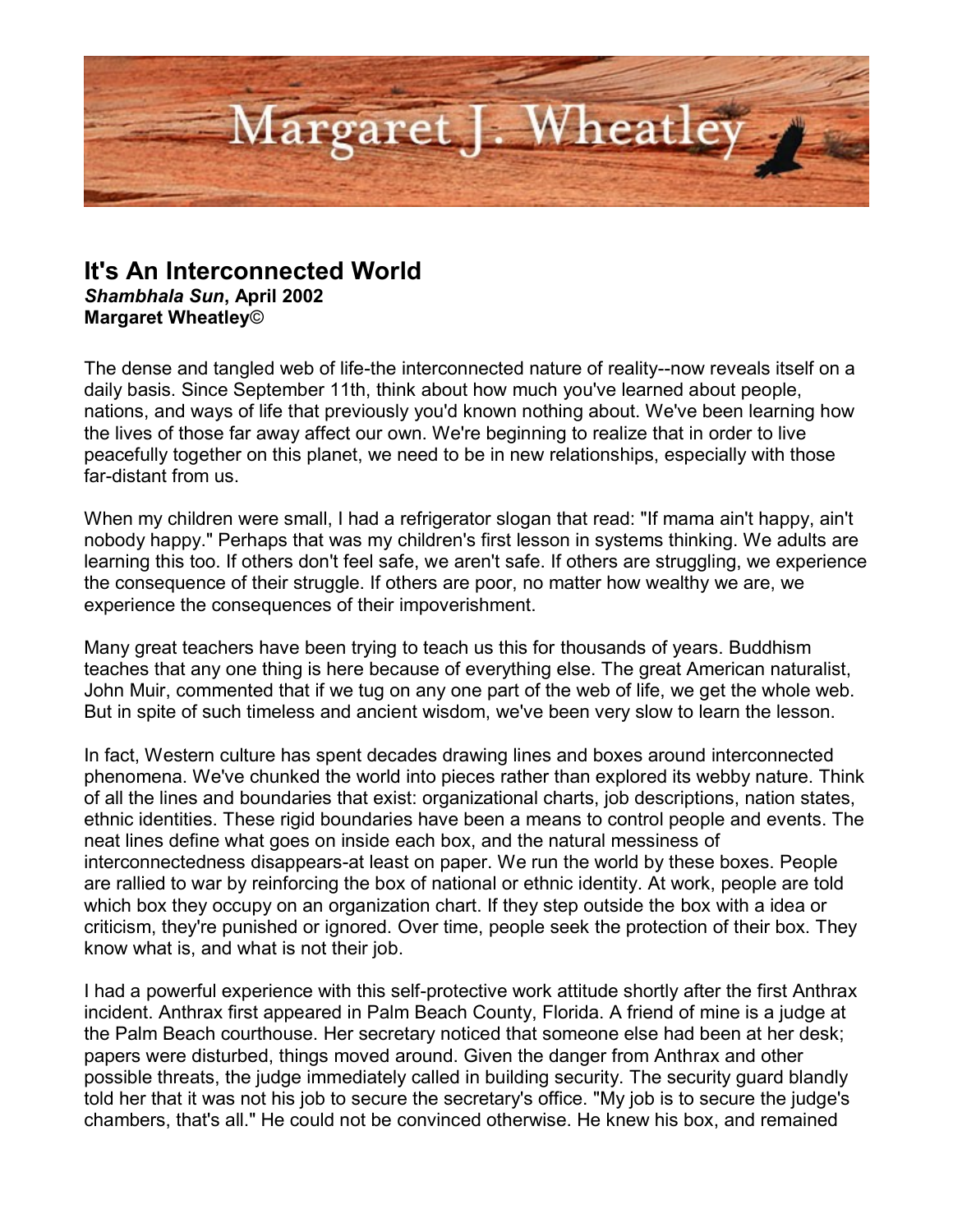oblivious to this new world where danger knows no boundaries.

But I do not fault this security guard. He, like so many of us, had been given this message by his supervisors. He, like so many of us, had learned to lie low, not make waves, do what you're told, and then use his job description as a way to avoid being blamed. Most organizations, because they manage by the boxes, have created millions of withdrawn, dependent, frightened, and cynical employees.

This is now a huge problem, because our safety and future depend upon whether each of us can step outside the boxes and participate intelligently in a complex world of interconnections. Here are a few hard truths about living and working within a complex system that I hope we can learn in time: **In a complex system, there is no such thing as simple cause and effect. There's no one person to blame, or to take the credit.** We have yet to learn this. Watch how, in any crisis or success, people immediately step up to assign blame or to take all the credit. Why has crime decreased over the past few years? Police say its more police; judges say it's due to tougher sentences; parents say it's because of better parenting; teachers, economists, social workers, elected officials. . . Everyone believes it's because of their singular contribution. No one wants to share the truth that it was everyone's contribution, interacting in inexplicable ways, that gave birth to the success.

In order to incorporate this sensibility, we need to abandon the neat lines of cause and effect. And we need to notice the reality of a second fact about complex systems: **Focusing makes things fuzzier. The more we study a complex phenomenon, the more confused we are bound to become.** 

Few of us like to feel confused, or be confronted by messiness. But interrelated phenomenon-Life-is very messy. The longer we study a system, the more complex it becomes. This is incredibly frustrating. Our attempts at understanding (reading the reports, listening to different commentaries, thinking about the issue) only serve to drag us into further complexity. Instead of clarity, we experience only more uncertainty. What gave rise to modern terrorism? What will make airports more secure? What leads to smarter students? Safer communities?

I believe that our very survival depends upon us becoming better systems thinkers. How can we learn to see the systems we're participating in? How can we act intelligently when things remain fuzzy? Where do we intervene to change something when we can't determine a straightforward cause and effect relationship? What kinds of actions make sense when we're confused and confronted with increasing uncertainty?

Here are a few principles I've learned. **Start something, and see who notices it**. It's only after we initiate something in a system that we see the threads that connect. Usually, someone we don't even know suddenly appears, either outraged or helpful. We didn't know there was any connection between us, but their response makes the connection clear. Now that they've identified themselves, we need to develop a relationship with them.

**Whatever you initiate, expect unintended consequences**. Every effort to change a system creates these, because all the interactions can't be seen ahead of time. Probably the most visible example of unintended consequences, is what happens every time humans try to change the natural ecology of a place. Fertilizer is introduced to farm fields without noticing